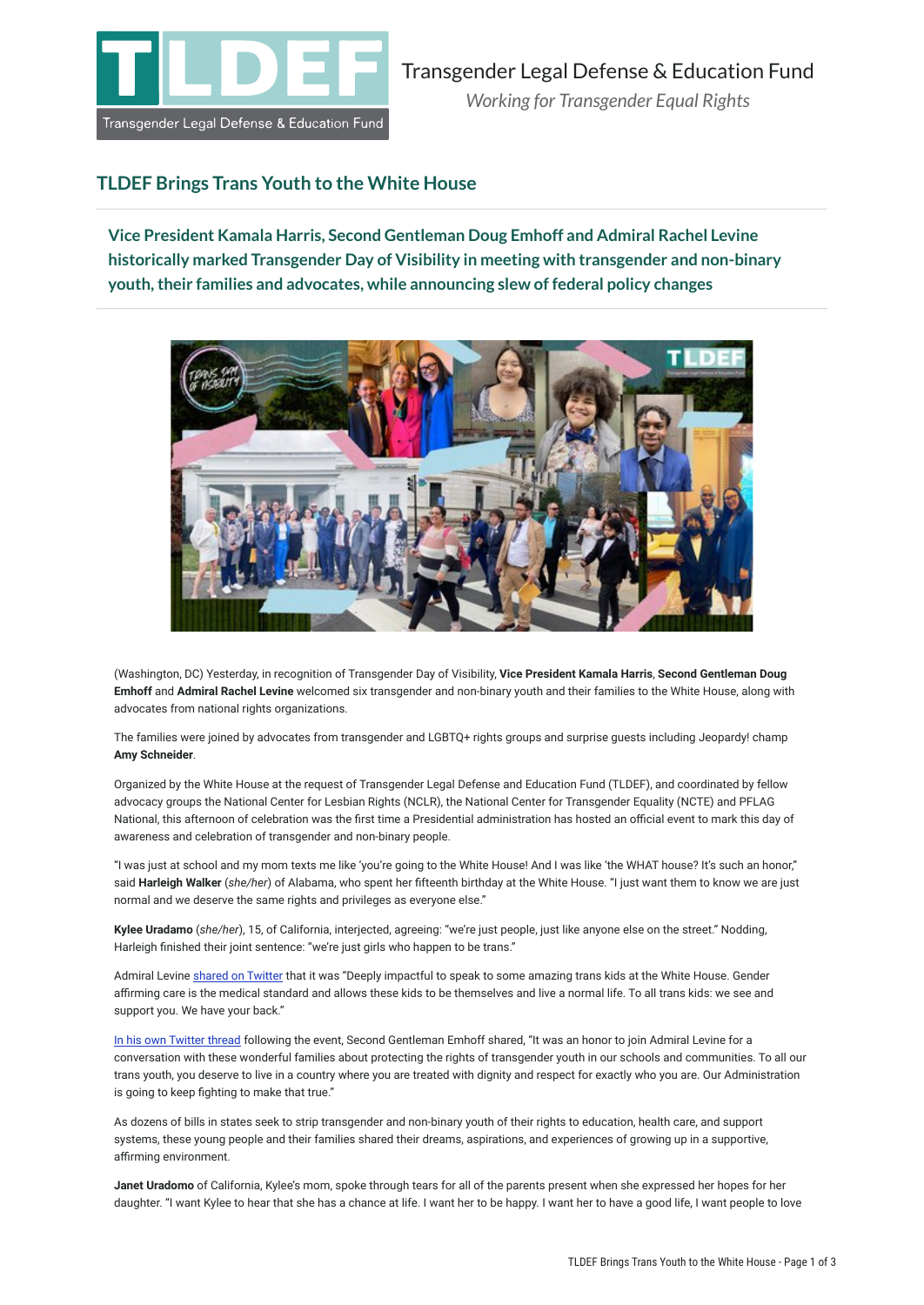her for who she is, you know? That's all I want. That will make me happy. I want that for all our kids — not just because she's trans, because she's a kid! She deserves it. All of our kids deserve it, no matter who they are."

Families were delighted by the many [changes announced by the White House,](https://www.whitehouse.gov/briefing-room/statements-releases/2022/03/31/fact-sheet-biden-harris-administration-advances-equality-and-visibility-for-transgender-americans/) but when asked, had many more policies they would recommend the administration prioritize next.

"All this anti-stuff in all the states that are happening, and for Kylee to hear all of that, that shows that people don't love her and accept her and that's got to stop," said Janet. "Who cares? It's not your life - leave them alone. If she knows someone like this, who is powerful enough, is behind her, hopefully she'll hear that."

"When I went to the restroom, it reminded me: I would love to see gender-neutral restrooms everywhere," said **Sonia Murphy**, mother to **Amir Bell** (*he/him*). "I'd like to see a federal mandate that we have gender-neutral restrooms."

"My kid's health care isn't optional, it's so necessary," said **Myriam West** of Texas, mom to 16-year-old **Cameron Wright** (*he/him*). "I'm not a child abuser for providing health care for my kid. I want that to be clearly law."

"We're just normal families, and it matters that people just let us be who we are," **Jeff Walker**, father of Harleigh said. "Let our kids be who they are and stop trying to legislate what they feel an interest group wants to hear."

Beyond the historic nature of this White House meeting with transgender and non-binary youth and their families, the event bears significance for the moment in history it is taking place. Several of the families in attendance hail from states which have passed, or are in the process of passing, laws that would diminish the humanity and livelihoods of these families by enshrining discrimination against transgender youths into law.

"Traveling to the People's House with these incredible families is the ultimate celebration of TDOV and validation of years of advocacy effort," said **Andy Marra, Executive Director at Transgender Legal Defense and Education Fund** (TLDEF) *(she/her)*. "It is also fuel for the work ahead to ensure a bright and lasting future for all of our country's trans and non-binary young people."

"Seeing trans youth and their families welcomed by the White House was a powerful reminder of the dreams that our country, at its best, can make true: dignity, inclusion, and respect for all," said **NCLR Legal Director Shannon Minter** *(he/him).* "Being at the White House and meeting with the Vice President, the Second Gentleman, and Admiral Levine meant the world to these families. If only state lawmakers in Texas, Florida, Arizona, Utah, and other states would take the time to meet these families, they would realize the terrible harm caused by laws that target trans children."

"Trans kids just want to be kids," said **Rodrigo Heng-Lehtinen** *(he/him)*, **Executive Director at the National Center for Transgender Equality**. "All young people deserve to have a safe environment to be themselves, and it is our duty as adults to ensure that trans youth are able to live their best and most authentic lives."

"These young people and their families who attended the White House event with Vice President Harris, Second Gentleman Emhoff, and Admiral Levine make it clear to the rest of us: no matter our genders, we all do better when we have the love, affirmation, and support we need to be ourselves," said **Brian K. Bond** *(he/him)*, **Executive Director of PFLAG National**. "PFLAG kids like Harleigh and Kylee—and all transgender and non-binary kids—deserve the freedom to learn, to get the health care they need when and where they need it, to travel, to bank, to get and hold a job, and to one day retire with dignity and respect. That's a message they heard from our President and his administration, and PFLAG National will continue to work to make that a lifelong reality."

### ###

Download **[hi-res group image](https://drive.google.com/file/d/1-m8AzEE7DeVoi2UGHGSknICgCDzh6SEE/view?usp=sharing)**.

**Suggested caption**: Front Row: Jose Trujillo Mota; Second Row (From L-R): Ellie Ford, Harleigh Walker, Kylee Uradomo, Daniel Trujillo, and Amir Bell; Back Row (From L-R): RJ Ford, Jeff Walker, Janet Uradomo, Sonia Murphy, Myriam West Reynolds, and Cameron Wright.

#### Download **[hi-res images of individuals quoted](https://drive.google.com/drive/folders/1K9Awps6G2C9BWjJRAMskNy7NOGrJoAPA?usp=sharing)**.

**Transgender Legal Defense and Education Fund** (TLDEF) is a national organization committed to ending discrimination based upon gender identity and expression and to achieving equality for transgender people through public education, test-case litigation, direct legal services, and public policy efforts. www.transgenderlegal.org

Press contact: Khadijah M. Silver, TLDEF Director of Communications

### ksilver@transgenderlegal.org | (646) 470-7497

**The National Center for Lesbian Rights (NCLR)** is a national legal organization committed to advancing the human and civil rights of the lesbian, gay, bisexual, transgender, and queer community through litigation, public policy advocacy, and public education. Since its founding, NCLR has maintained a longstanding commitment to racial and economic justice and the LGBTQ community's most vulnerable. [www.nclrights.org](https://www.nclrights.org/)

Press Contact: Christopher Vasquez, NCLR Director of Communications cvasquez@nclrights.org | (415) 365-1337

**The National Center for Transgender Equality** (NCTE) advocates to change policies and society to increase understanding and acceptance of transgender people. In the nation's capital and throughout the country, NCTE works to replace disrespect, discrimination,